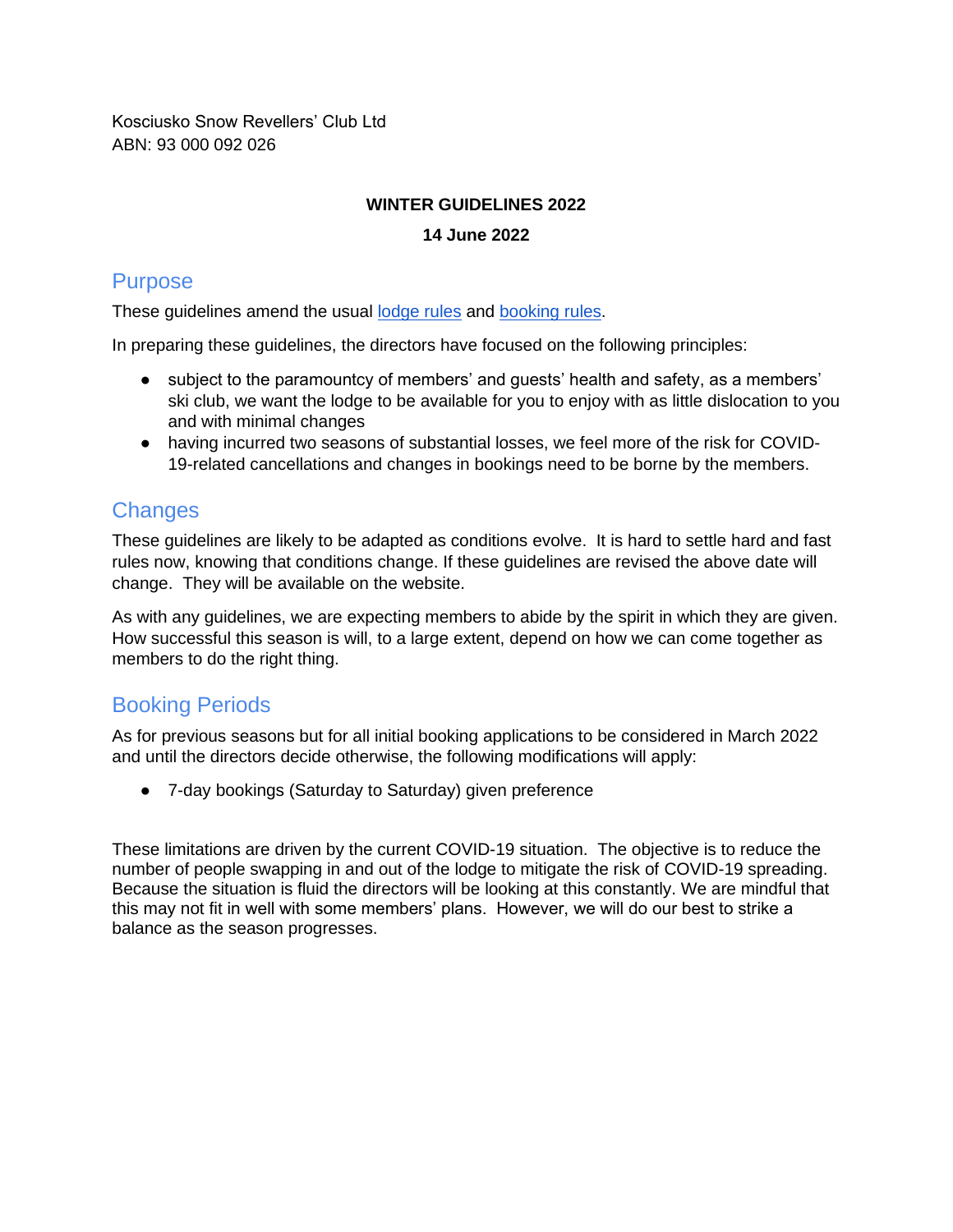# Refund Arrangements

As per standard cancellation policy which is:

- 90% refund if cancelled at least 4 weeks before the first night of the booking
- 30% refund if cancelled at least 1 week before the first night of the booking
- otherwise no refund

but subject to the following changes:

1. If you contact COVID-19 and have to cancel, delay or leave the lodge and you can prove that you have tested positive and registered your condition with NSW Health then you and your immediate close household contacts will be entitled to either a 95% refund or you can transfer the unutilized portion of your booking and the bookings of your immediate close household contacts to another time in the season that is available. While we are aware that this could cause inconvenience to other members of the same party, including temporary members, they will be expected to come or stay, as the case may be. The club can't afford to have last minute cancellations of whole booking parties. This is an exception to the normal rule that temp's need to be accompanied by their sponsoring members.

The directors will be guided by the NSW Health Regulations applying at the time when considering who are close household contacts.

- 2. If the lodge is required to close you will be entitled to a 95% refund for all bookings from the date of closure (including the unexpired portion of those who are at the lodge when the closure takes effect).
- 3. Normally, hardship (ie, unforeseen circumstances) leading to cancellation has been considered by the directors on a case by case basis for partial refunds. This season, there will be a tightening up of discretionary refunds. This is because the directors feel that this risk should be borne by the individual members, not the club.

# **COVID-19 requirements**

## **Vaccinations**

All eligible members and guests must have had at least two vaccinations and provide certification to that effect, together with proof on request by either manager, the lodge captain or a director. The certification will be included in the Disclaimer form you will be required to sign before coming. The form will be similar to the one all members and guests have been required to sign over the past two COVID-19 affected seasons.

Please have evidence of your vaccination status ready in case you are required to provide proof.

#### **Health Regulations**

All members and guests must comply with applicable Health Regulations.

#### **Health checks**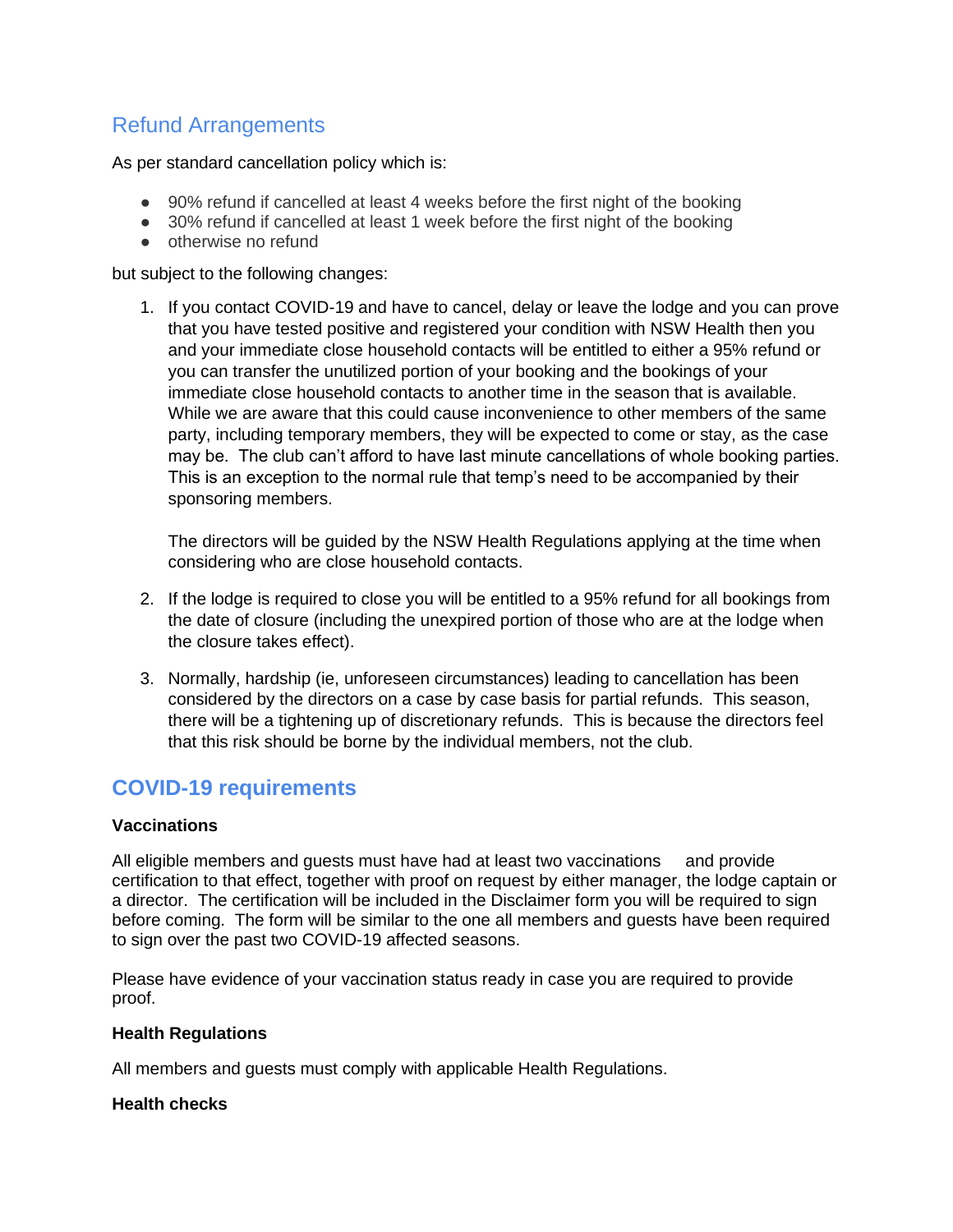Members must remain vigilant to symptoms of COVID-19 prior to and while at the lodge. A thermometer will be available for members use. If someone tests as having a temperature higher 37.5 degrees celsius or they have any symptoms of COVID-19, they will immediately be required to isolate and do a rapid antigen test (RAT). Please bring a couple of test kits with you. The club will have some supplies on hand if you forget.

If you test positive, you will need to leave the lodge as soon as it is safe and practicable to do so together with any member classified as a 'close contact' and who may be required by Health Regulations to isolate. You will need to remain in your assigned lodge room in isolation until you leave.

## **Isolation**

A member who has COVID-19 will not be permitted to stay in the lodge and isolate but must leave as soon as it is safe and practicable to do so. If the Managers get COVID-19, they can stay and isolate in the Managers' flat until their required period of isolation finishes.

Plans will need to be made to travel from the lodge via private transport, as per NSW Health guidelines.

## **Operation without managers**

If the Managers get COVID-19 then, in the absence of being able to get temporary managers, the lodge will continue to operate on a summer self-catering basis so long as the directors consider it viable. Where a self-catering model applies, the directors will give consideration to partial refunds, but whether they will be given and, if so, will depend on the circumstances (eg, whether or not there is sufficient food would impact on the amount). It is not envisaged that refunds would be given if a member leaves early, or decides not to come, because a temporary self-catering model applies. The directors recognise that it may be impractical to continue operating if managers are not available for an extended period.

Where a self-catering model is to apply, members will be expected to carry out additional duties (eg, cleaning, garbage removal, snow clearing, etc). The captain will settle a general list of duties and make all final decisions covering who does what. A key expectation is that you leave the lodge as you would like to find it when you arrive. A 'Winter Operations Manual' is being prepared and will be published and available on the website to assist members should a selfcatering model have to operate in the short term.